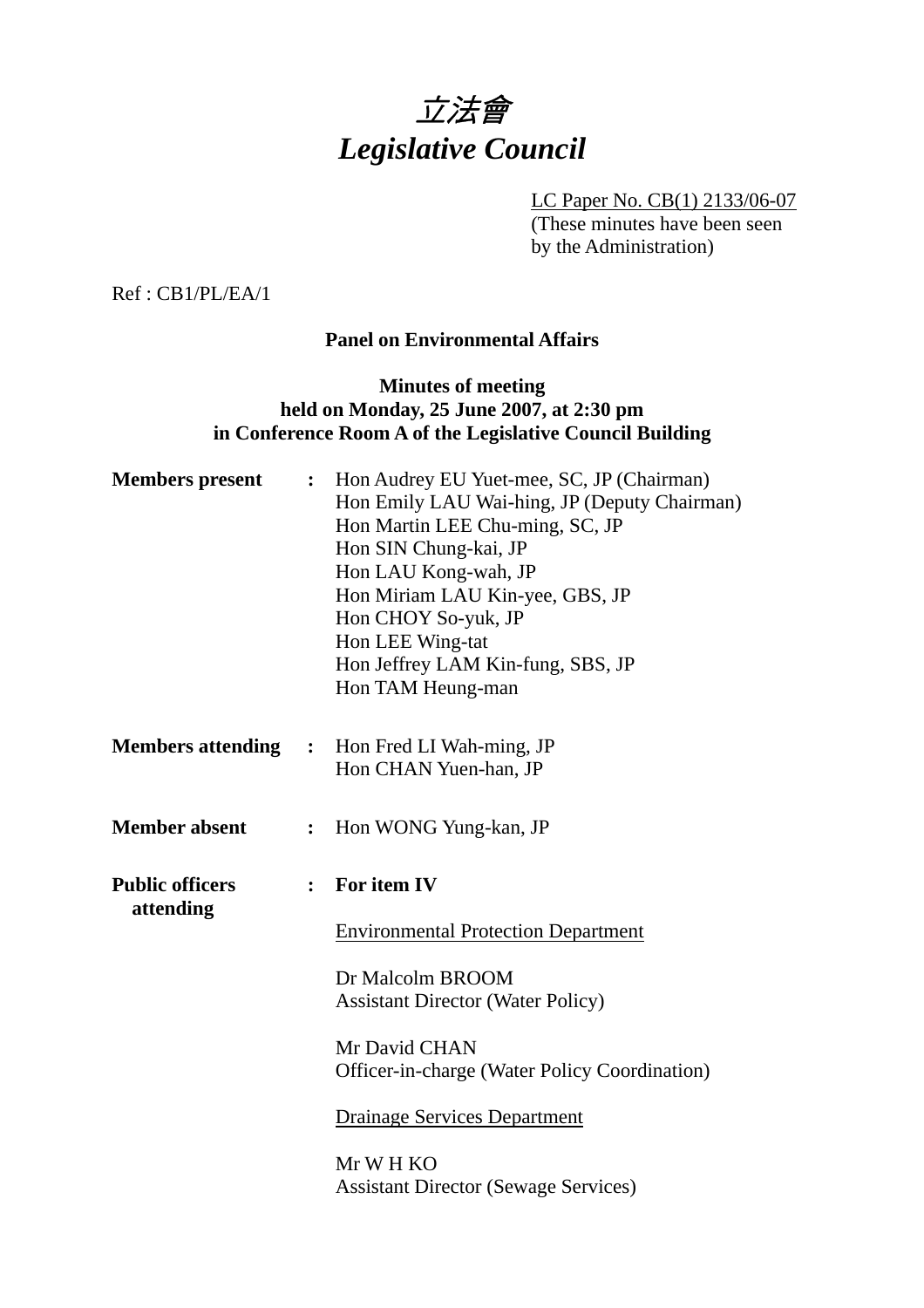|                             | $-2-$                                                              |  |
|-----------------------------|--------------------------------------------------------------------|--|
|                             | Mr W C IP                                                          |  |
|                             | <b>Chief Engineer (Project Management)</b>                         |  |
|                             | Mr W W CHUI                                                        |  |
|                             | <b>Chief Engineer (Harbour Area Treatment Scheme)</b>              |  |
|                             |                                                                    |  |
|                             | For item V                                                         |  |
|                             | <b>Environmental Protection Department</b>                         |  |
|                             | Mr Elvis AU                                                        |  |
|                             | <b>Assistant Director (Environmental Assessment)</b>               |  |
|                             |                                                                    |  |
|                             | Mr Maurice YEUNG                                                   |  |
|                             | Principal Environmental Protection Officer (Assessment &<br>Noise) |  |
|                             |                                                                    |  |
|                             | <b>Highways Department</b>                                         |  |
|                             | Mr MA Ming-yiu                                                     |  |
|                             | Chief Engineer / Major Works 1-1                                   |  |
|                             |                                                                    |  |
|                             | <b>Transport Department</b>                                        |  |
|                             | Mr LAM Hon                                                         |  |
|                             | Chief Engineer (Traffic Engineering (Kowloon) Division)            |  |
|                             |                                                                    |  |
| <b>Clerk in attendance</b>  | : Miss Becky YU                                                    |  |
|                             | Chief Council Secretary (1)1                                       |  |
|                             |                                                                    |  |
| <b>Staff in attendance:</b> | Mrs Mary TANG                                                      |  |
|                             | Senior Council Secretary (1)2                                      |  |
|                             | <b>Miss Mandy POON</b>                                             |  |
|                             | Legislative Assistant (1)4                                         |  |
|                             |                                                                    |  |

# Action

| L. | Confirmation of minutes and endorsement of the draft report of the Panel |                                  |  |  |  |  |
|----|--------------------------------------------------------------------------|----------------------------------|--|--|--|--|
|    | for submission to the Legislative Council                                |                                  |  |  |  |  |
|    | (LC Paper No. CB(1) 1926/06-07                                           | — Minutes of the meeting held on |  |  |  |  |
|    |                                                                          | 28 May 2007                      |  |  |  |  |
|    | LC Paper No. CB(1) $1928/06-07(01)$ — Draft report of the Panel for      |                                  |  |  |  |  |
|    |                                                                          | submission to the Legislative    |  |  |  |  |
|    |                                                                          | Council)                         |  |  |  |  |
|    |                                                                          |                                  |  |  |  |  |

The minutes of the meeting held on 28 May 2007 were confirmed.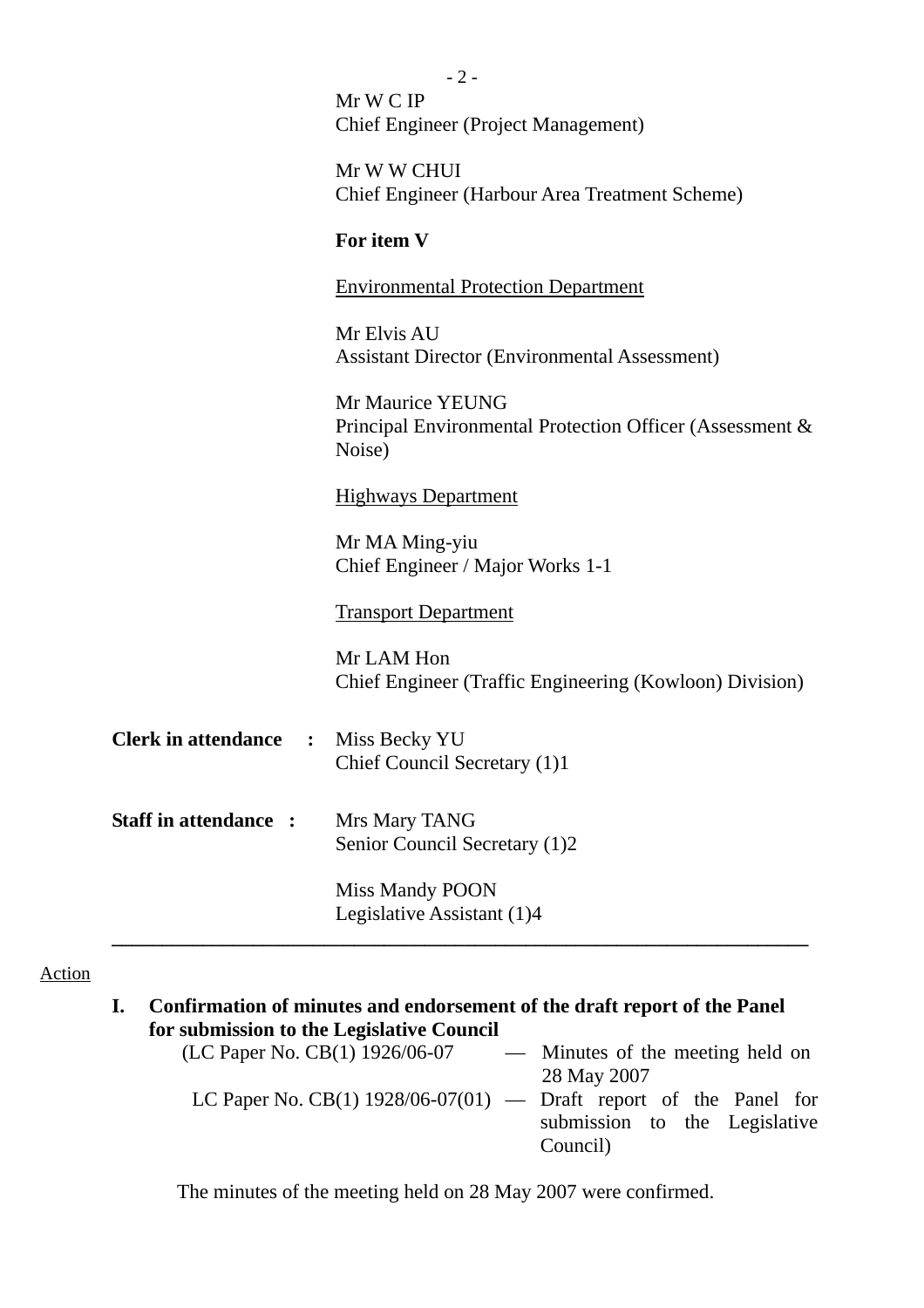2. Members endorsed the draft report of the Panel on Environmental Affairs for the current session and authorized the Clerk to revise the report to cover discussion at the current meeting before it was presented to the Council on 4 July 2007.

### **II. Information papers issued since last meeting**

3. Members noted the following information papers which were issued since the last meeting **-** 

- LC Paper No. CB $(1)$  1910/06-07 $(01)$  Letter from WWF Hong Kong expressing concern about CLP Holdings' proposal to construct a liquefied natural gas terminal at Sokos Island
- LC Paper No. CB(1)  $1927/06-07(01)$  Copied letter from the Green Student Council to the Secretary for Education and Manpower regarding its concerns over the use of disposable lunch boxes by primary schools

discussion)

| Ш. | Items for discussion at the next meeting                            |  |  |  |  |  |
|----|---------------------------------------------------------------------|--|--|--|--|--|
|    | $(LC$ Paper No. $CB(1)$ 1928/06-07(02) — List of follow-up actions  |  |  |  |  |  |
|    | LC Paper No. CB(1) $1928/06-07(03)$ — List of outstanding items for |  |  |  |  |  |

4. The Chairman reminded members that the next regular meeting would be held on 16 July 2007 to receive deputations' views on the proposal on an environmental levy on plastic shopping bags.

5. In view of the re-organization of the policy bureaux of the Government Secretariat on 1 July 2007, members agreed to hold a special meeting before end July 2007 for the newly appointed Secretary for the Environment to brief the Panel on his policy initiatives for the Environment. They also agreed to discuss the environmental impacts arising from the proposed construction of a Liquefied Natural Gas Receiving Terminal at South Soko Island.

**IV. Provision of sewerage facilities at Yung Shue Wan and Sok Kwu Wan on Lamma Island and Tseng Tau Chung Tsuen in Tuen Mun**   $(LC$  Paper No.  $CB(1)$  1928/06-07(04) — Paper provided by the Administration)

6. The Assistant Director of Drainage Services (Sewage Services) (ADDS(SS)) gave a power-point presentation on the proposed provision of sewerage facilities at Yung Shue Wan (YSW) and Sok Kwu Wan (SKW) on Lamma Island and Tseng Tau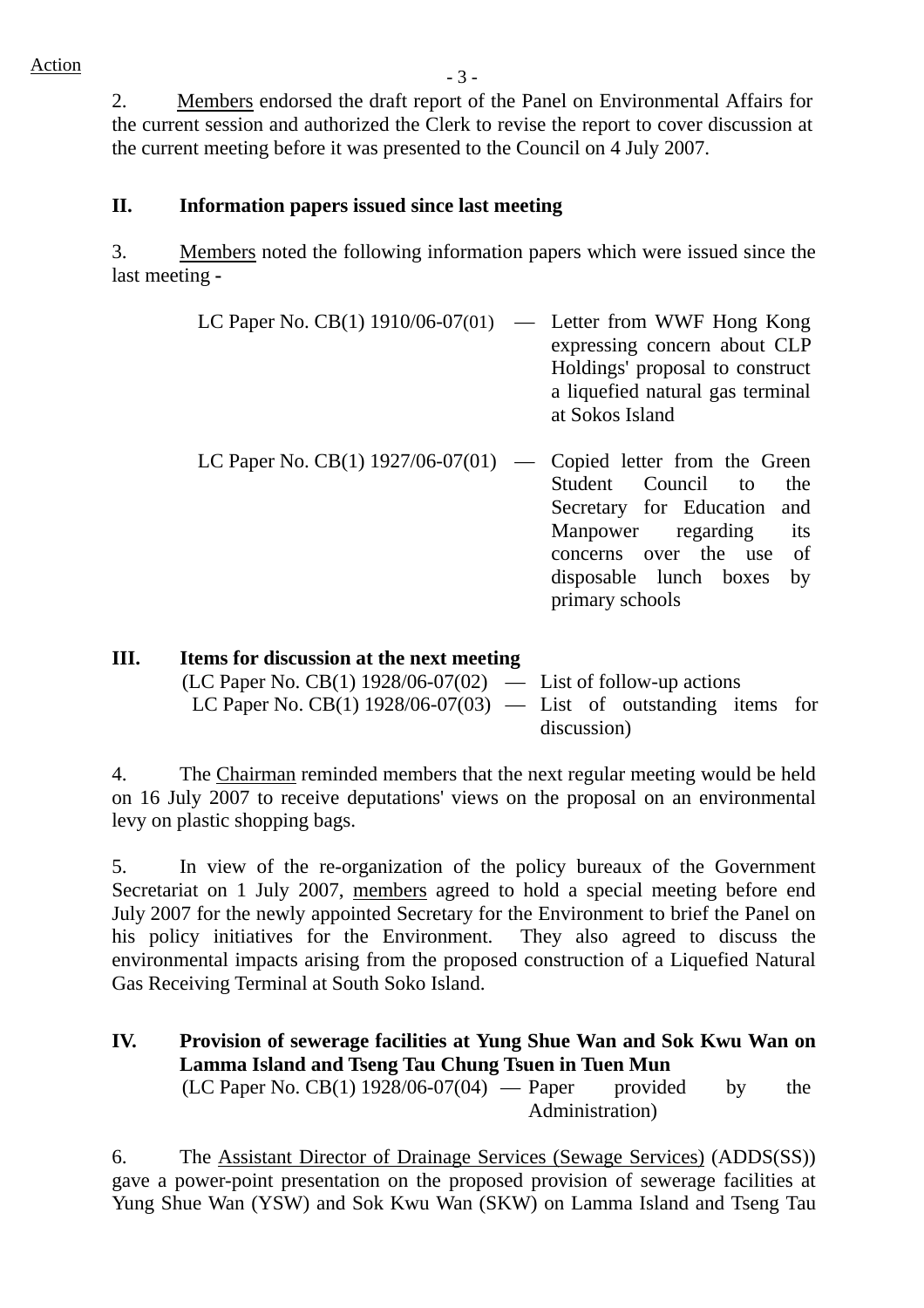Chung Tsuen in Tuen Mun.

(*Post-meeting note*: Copies of the power-point presentation materials were circulated to members vide LC Paper No. CB(1) 1990/06-07(01).)

#### Sewerage facilities at YSW and SKW on Lamma Island

7. While welcoming the proposed provision of sewerage facilities at YSW and SKW as sewage from these unsewered villages had caused much odour nuisance, Mr SIN Chung-kai was concerned about the proximity of the discharge location of the sewage outfall to the fish culture zones, particularly at SKW, which in his view might threaten the survival of fishes in the culture zones, leading to large claims by the owners concerned. ADDS(SS) said that the discharge location at SKW had been extended to a considerable distance from the fish culture zones. Besides, the treated effluent would be quite clean after receiving secondary treatment and nutrient removal from the sewage treatment works (STW). Moreover, the effluent would be diluted several hundred times at short distance after discharging from the submarine outfall. As such, it was unlikely that the discharge would have adverse impacts on the fish culture zones. The results were confirmed by the Environment Impact Assessment (EIA) study conducted in the area.

8. The Chief Engineer (Harbour Area Treatment Scheme) (CE(HATS)) supplemented that based on the outcome of water modelling studies conducted in the context of EIA, a 9-times dilution would be able to achieve a satisfactory level for the effluent. As the dilution factor at the discharge location was found to be more than 160 and possibly up to several hundred times, there would be sufficient dilution for the treated effluent at the discharge location. The studies, which were conducted over four seasons, also revealed that water currents would tend to bring the diluted effluent away from SKW. As such, the water quality of fish culture zones would unlikely be affected. He added that environment friendly measures would be adopted in the construction process and efforts would be made to reduce disturbance to the seabed as far as possible, so as not to create an adverse impact on the surrounding fish culture zones.

9. Mr SIN Chung-kai asked if the discharge location of the outfall could be extended further away from the fish culture zones. Consideration could be given to relocating the discharge location to the southern side of Lamma Island which was far away from the fish culture zones in SKW. CE(HATS) said that this was not advisable on account of the possible impact on the ecology in the area where turtles used to lay their eggs. The Assistant Director of Environmental Protection (Water Policy) (ADEP(WP)) said that at present, sewage from SKW was inadequately treated before being discharged to the inner bay, which would likely have a greater impact on the water quality of the fish culture zones. The proposed sewerage facilities at SKW would not only provide secondary treatment of but also nutrient removal from the sewage before discharge by way of the extended submarine outfall. This would bring significant improvements to the existing situation. According to the hydrology studies conducted under the EIA exercise, the proposed sewerage facilities would achieve all the water quality objectives. ADDS(SS) said that effluent that had gone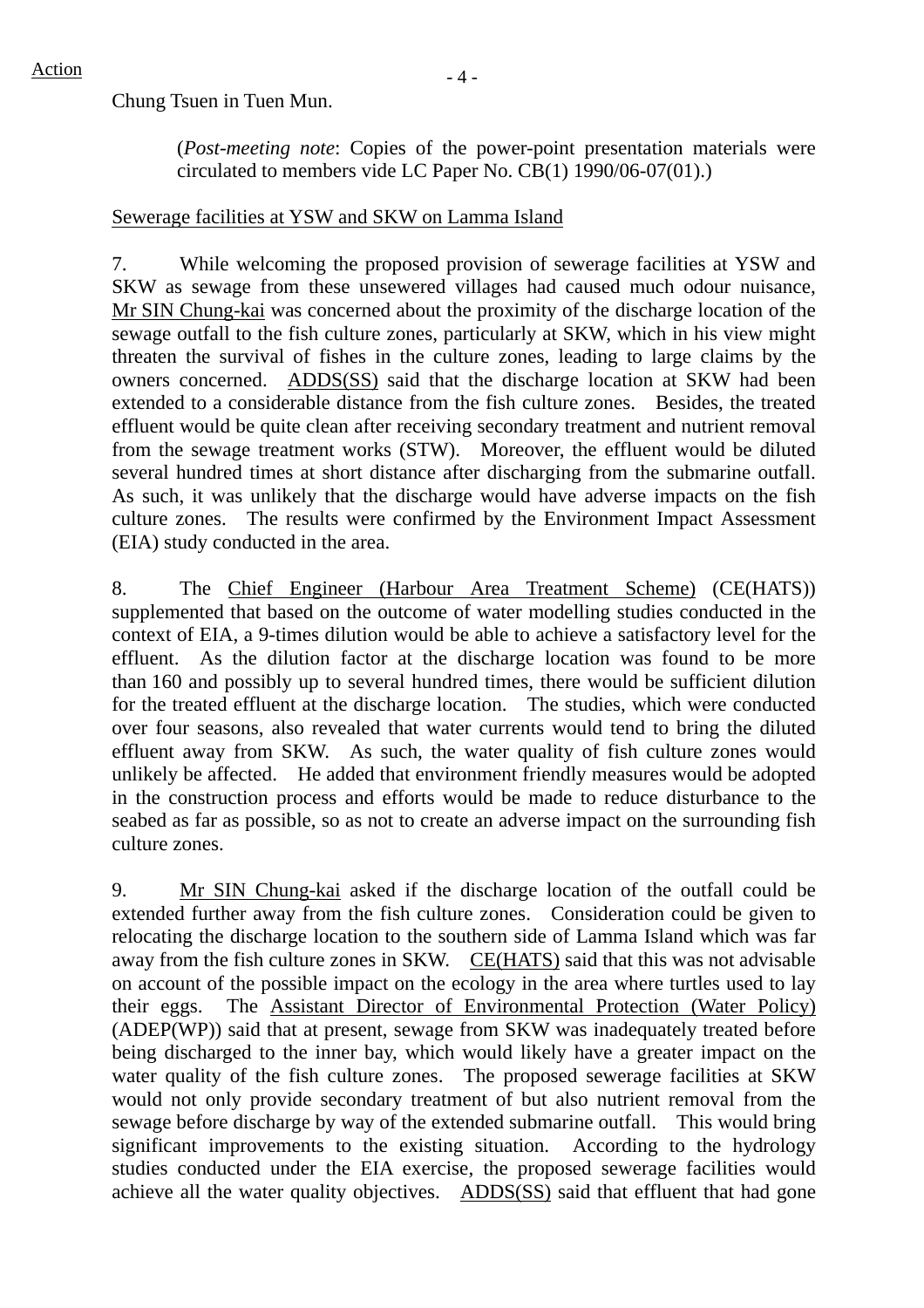through secondary treatment would be quite clean and could be used to rear fish as in the case of the Stanley STWs. As the length of the submarine outfall at SKW was about 750 metres and would be about 500 metres away from the fish culture zones, the dilution factor for the treated effluent would be sufficiently high. CE(HATS) added that further extension of the outfall would not be necessary as the proposed discharge location would allow sufficient safety margin and would not affect the fish culture zones. Besides, the extension might incur extra cost and cause more disturbances to the seabed as conventional laying of submerged pipes on the seabed might have to be adopted for the construction of the outfall if extended.

10. The Chairman enquired about the existing discharge locations for the untreated sewage at YSW and SKW. ADDS(SS) said that at present, Lamma Island was unsewered and sewage arising from village houses was discharged into nearby water bodies after treatment by private treatment facilities, such as septic tanks and soakaway systems. These private facilities in general were not effective in removing pollutants due to their close proximity to watercourses and inadequate maintenance. On completion of the projects at SKW and YSW, the treated effluent would be discharged through the submarine outfalls, thereby improving the water quality in the nearby watercourses and fish culture zones.

11. Miss TAM Heung-man sought clarification on how secondary treatment could improve the water quality. ADDS(SS) said that more than 90% of the pollutants would be removed from the sewage after secondary treatment before discharge through an extended submarine outfall. This would represent a significant improvement to the present situation, particularly in the shore area where the sewage was directly discharged passing through septic tanks. In response to Miss TAM's further question as to why the more effective secondary treatment was not applicable to the Stonecutters Island STW under Stage 2A of the Harbour Area Treatment Scheme (HATS), ADDS(SS) said that secondary treatment would require additional land and the Government needed time to sort out the land issues. In fact, the Chemically Enhanced Primary Treatment (CEPT) to be adopted for HATS Stage 2A could bring about early significant improvements to the water quality of the harbour. Responding to an enquiry on the implementation date of HATS Stage 2B, ADEP(WP) advised that this would be the subject of a review to be conducted in 2010-11.

12. Miss TAM Heung-man enquired if consideration would be given to using tertiary treatment to remove the remaining 10% of pollutants from the sewage. ADDS(SS) said that a much higher cost would be incurred if higher treatment methods were to be adopted. By way of illustration, the cost for CEPT was \$0.50 per cubic metre of sewage while it would cost \$2.60 for secondary treatment and \$6 for tertiary treatment as in the case of Ngong Ping STWs. However, tertiary treatment would only be able to further remove about 5% of pollutants and the rest would have to be assimilated by the receiving waters.

13. The Chairman asked if the recurrent cost for the proposed sewerage facilities would be recovered through the 10-year sewage charge increases approved earlier. ADDS(SS) confirmed that the projects were two of the 41 sewerage projects covered under the 10-year programme.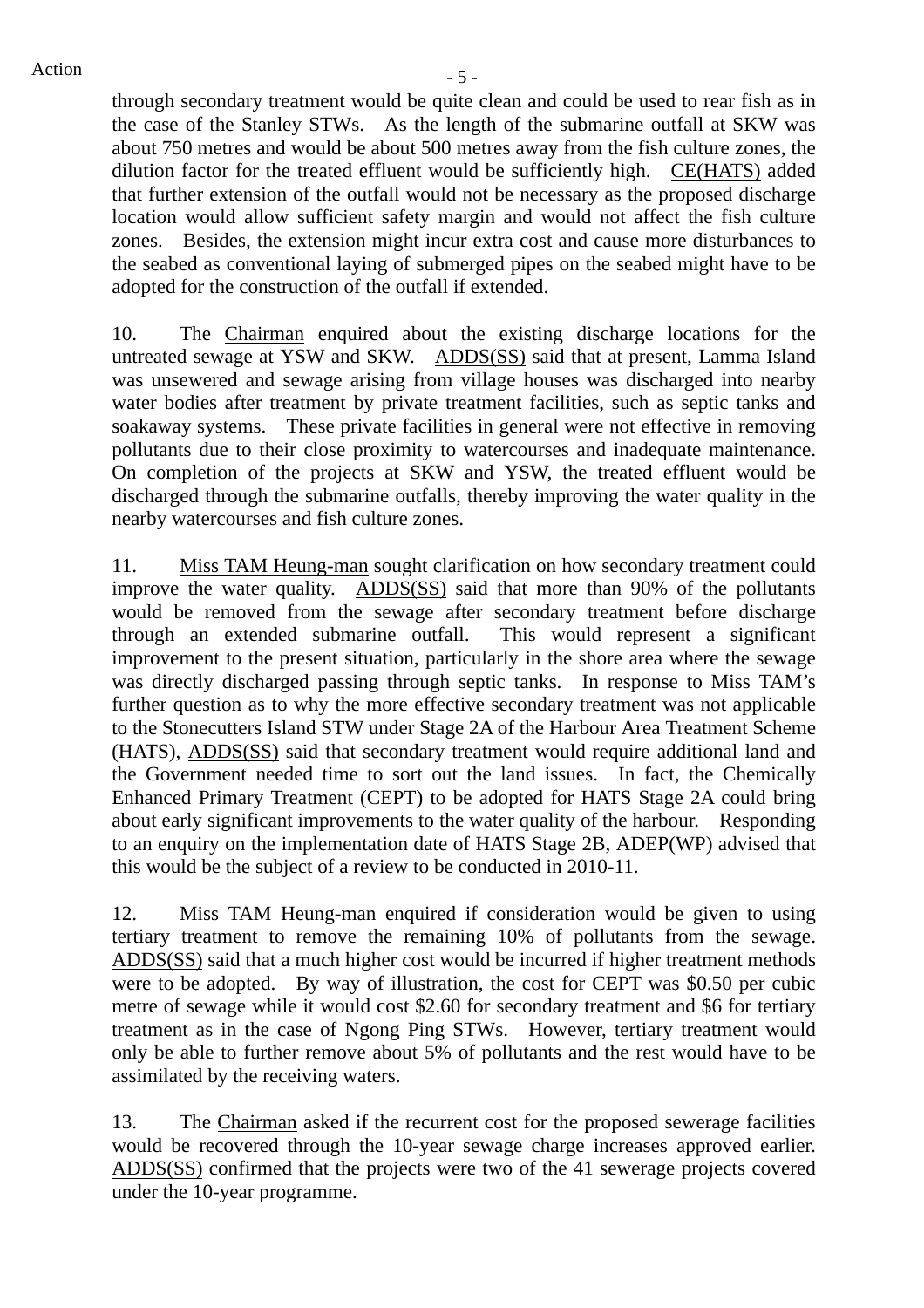Admin

14. Given the instability of biological secondary treatment, Miss CHOY So-yuk opined that different parameters, such as chemical oxygen demand (COD), biological oxygen demand (BOD) and E Coli levels etc, should be given to the members rather than the percentage of pollutants to be removed. This would facilitate a better understanding on the quality of effluent before and after sewage treatment and the degree of compliance with the standards. She also enquired about the measures to tackle odour nuisances arising from sewage treatment.

15. ADDS(SS) advised that the sewage treatment works would be implemented using a Design-Build-Operate contract, the contractors would decide on the treatment option to be adopted and the measures for abatement of odour to meet the standards set by the Government. These included the reduction of BOD levels from 200 to 20 milligrams per litre and the suspended solids from 200 to 30 milligrams per litre before and after secondary treatment respectively. The disinfection facilities at SKW should be able to reduce the E Coli levels to a monthly geometric mean of below 100 per 100 millilitres. No disinfection facilities would be required at YSW as the proposed sewage treatment works would achieve the effluent quality required for the receiving water body which did not have fish culture zones. They also had to meet the requirement of reducing the odour by 99%. CE(HATS) added that the Administration would set out in the tender specifications the effluent quality requirements for the sewage treatment works. While contractors could decide on the treatment option to be adopted, they would need to comply with the required discharge standards. In addition, the Government would provide a design meeting the requirements of the Design-Build-Operate contract for tenderers' reference. At members' request, the Administration agreed to provide information on the influent and effluent quality of the proposed sewage treatment plants at YSW and SKW, including parameters such as COD, BOD and E Coli levels etc.

Sewerage facilities at Tseng Tau Chung Tsuen in Tuen Mun

16. In response to Miss TAM Heung-man's enquiry about the upgrading of Tuen Mun Sewerage, Phase 1, ADDS(SS) advised that the sewerage facilities at Tseng Tau Chung Tsuen was proposed to be implemented ahead of the other parts of the project as the environmental hygiene situation of the village was more serious and also because land resumption would not be required. It was expected that the Tseng Tau Chung Tsuen sewerage would serve about 1,100 people and would be completed in October 2010. The sewerage facilities for the remaining 36 unsewered villages in Tuen Mun would be proceeded with at a later stage for completion in 2013. As regards the service lives of these sewerage facilities, ADDS(SS) said that they were built to last a long time to bring about long-term improvements to the villages.

17. The Chairman was concerned whether the projects could be completed on schedule and within budget since land resumption was required in some of the villages. ADDS(SS) confirmed that land resumption was required for the sewerage facilities at YSW and SKW but not for the Tseng Tau Chung Tsuen sewerage. The land resumption procedures had been initiated and no problems were anticipated so far. As such, it was expected that the projects could be completed on schedule. CE(HATS) added that the secondary treatment plants in YSW and SKW were situated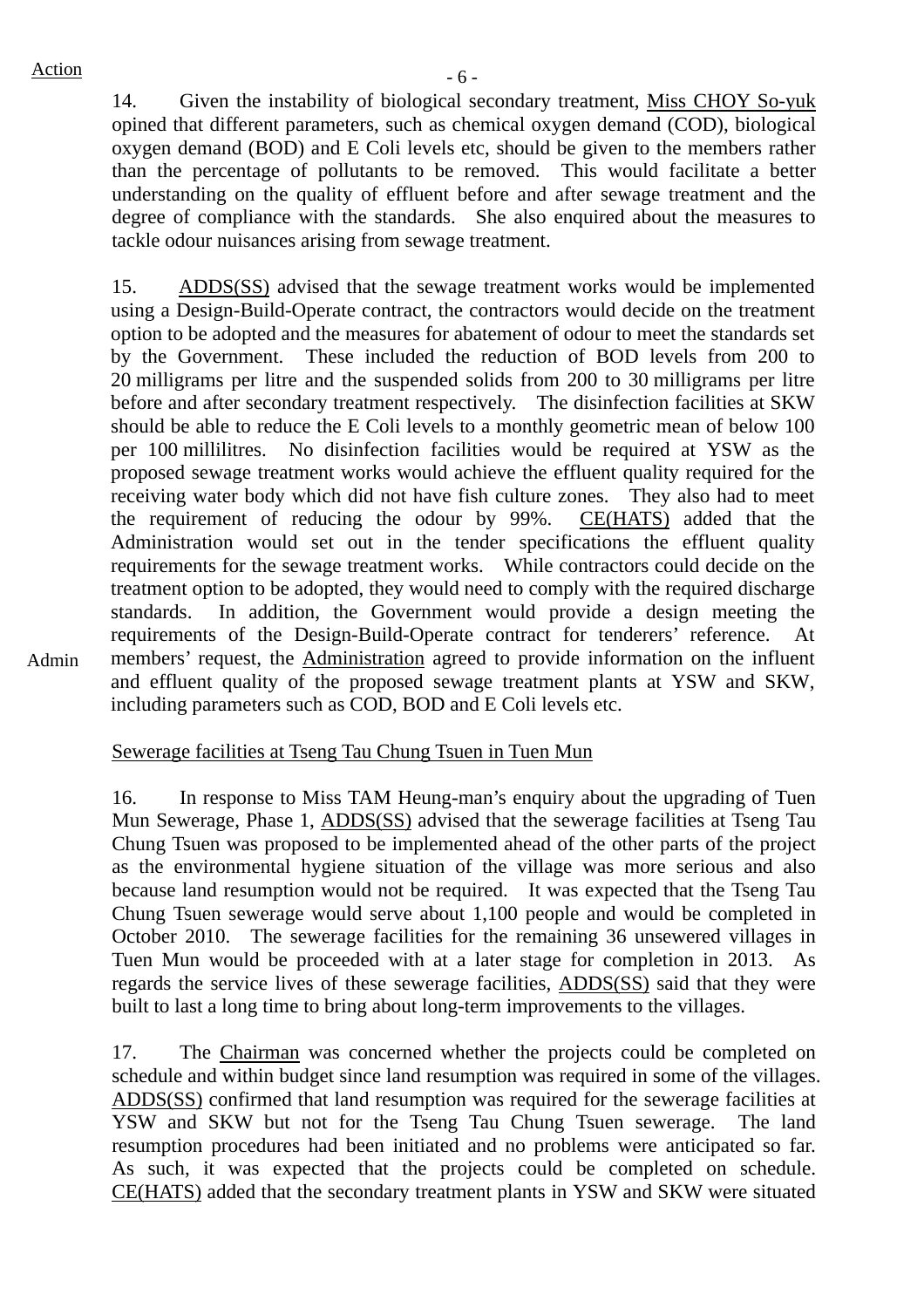on Government land and the relevant zoning procedures had been completed. Land resumption for YSW sewerage facilities was completed while that for SKW was almost completed with no objection received. Construction works would commence once funding for the projects was approved. The Officer-in-charge (Water Policy Coordination) said that the water quality at SKW and YSW would be much improved with the completion of the sewerage projects, as the sewage in the area would receive secondary treatment and would be discharged through the submarine outfalls.

18. As there was an urgent need for the provision of sewerage facilities for unsewered villages, the Chairman opined that sewerage projects would have the full support from the Legislative Council (LegCo). She asked why it had taken such a long time for the two projects concerned to be submitted to LegCo for consideration. CE(HATS) explained that although these projects were limited in scale, there were a number of statutory processes involving gazettal exercises under various legislation, such as the Town Planning Ordinance (Cap. 131), the Foreshore and Seabed Ordinance (Cap. 127) and the Water Pollution Control Ordinance (Cap. 358), which had to be complied with before the proposals were ready for submission to LegCo. The Chairman enquired how long it had taken the Administration to complete the statutory procedures for the two proposals and whether these procedures could be carried out concurrently. CE(HATS) advised that shortly after Government's resources were allocated for the proposals to be taken forward, a consultancy was commissioned to conduct detailed planning, investigations and design of the projects in accordance with an aggressive implementation programme. Consultation with all the affected parties, such as District Council, area committees and fishermen associations, was also required before the projects could be gazetted under various ordinances. These procedures had taken about two years to complete. The Chairman considered that the Administration should endeavour to expedite the delivery of these projects. To this end, consideration should be given to conducting a review of the statutory procedures. CE(HATS) acknowledged that it was a common goal to expedite the delivery of sewerage projects as far as practicable.

19. On the timing for submission to the Public Works Subcommittee (PWSC), CE(HATS) said that the Administration intended to submit the proposed projects to PWSC at its first meeting in the next legislative session, and to seek approval from the Finance Committee as soon as practicable so that the projects could commence in January 2008. Members raised no objection to the submission of the proposed projects to PWSC.

**V. PWP Item No. 800TH – Retrofitting of noise barriers at Kwun Tong Bypass**   $(LC$  Paper No.  $CB(1)$  1928/06-07(05) — Paper provided by the Administration)

20. The Assistant Director of Environmental Protection (Environmental Assessment) (ADEP(EA) briefed members on the proposed retrofitting of noise barriers at Kwun Tong Bypass (KTB) by highlighting the salient points in the information paper.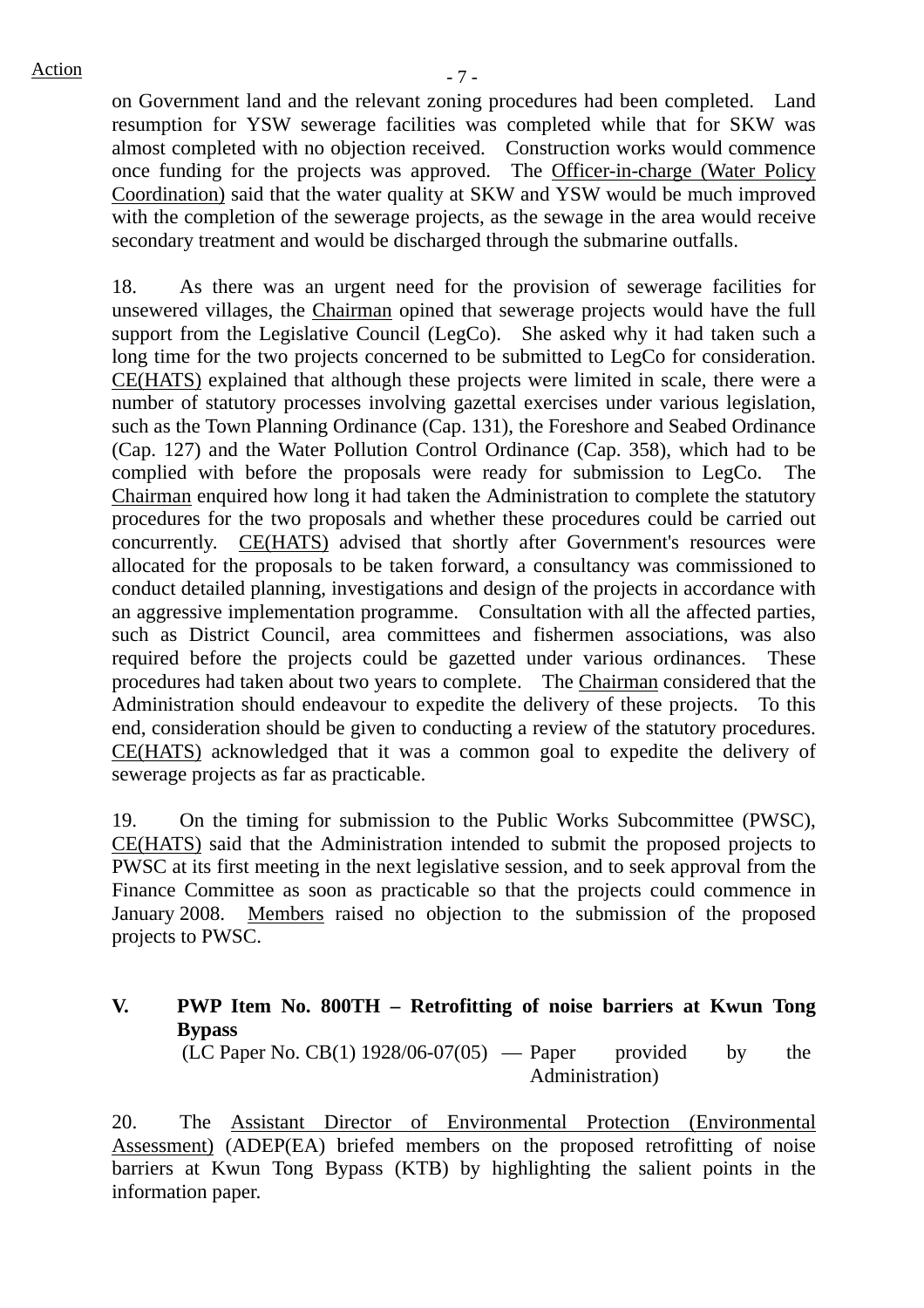21. Ms Miriam LAU recalled that the Administration had all along stated that there were difficulties in retrofitting noise barriers at existing flyovers / bridges. She enquired if there had been a technical advancement in the construction of noise barriers such that noise barriers could be retrofitted at KTB which was an existing flyover. Miss TAM Heung-man echoed that she had also been told that there were technical difficulties in retrofitting noise barriers at certain flyovers in Wong Tai Sin District. The Chief Engineer/Major Works 1-1 (CE/MW) explained that the feasibility of retrofitting noise barriers at an existing flyover / bridge would depend on whether the flyover / bridge was capable of bearing the additional loadings of the noise barriers. The bearing capacity would have to be assessed on a case-by-case basis to determine the feasibility of retrofitting noise barriers and KTB was found to have the spare capacity to bear the additional loadings of noise barriers.

#### Effectiveness of noise barriers

22. Despite that 1 100 out of the 1 300 dwellings at Laguna City would benefit from the retrofitting project which would reduce the traffic noise levels by one to four decibels, Ms Miriam LAU noted with concern that these dwellings would still be exposed to noise levels of over 70 decibels, as compared to the existing 77 decibels. She enquired if further measures could be taken to reduce the noise levels to below 70 decibels. These included the installation of double-glazed windows, particularly for those 200 dwellings that could not benefit from the retrofitting project. ADEP(EA) said that the Administration would endeavour to optimize the coverage of the project by building noise barriers to heights of four metres at the verges and six metres at the central divider, which were the maximum heights possible within the practicable limits. Although some 200 dwellings would not be benefited by the project, 86% of the dwellings would benefit from a reduction in noise levels by one to four decibels, which was considered quite significant, as experience shown that a reduction of noise levels by three decibels represented the reduction in half of the traffic flow. On measures to further reduce traffic noise, ADEP(EA) said that efforts had been made with the Transport Department (TD) to identify traffic management measures, such as road closure and/or traffic diversion at night time, but these were found to be not practicable. He added that it was not the Government's policy to provide noise insulation measures, such as double-glazed windows and air-conditioning, to existing buildings.

23. Miss CHAN Yuen-han asked why the 200 dwellings could not benefit from the retrofitting project. ADEP(EA) said that the six-metre high cantilevered type noise barriers at the central divider aimed to provide greater noise protection for the higher floors while the four-metre high vertical type noise barriers at the verges would protect the middle and lower floors. As units on the top floors of Laguna City and those situated at the two ends of the noise barriers fell outside the coverage of the noise barriers and hence could not be able to benefit from the project. It was worth noting that the retrofitting of noise barriers at KTB would carry with it considerable site and structural constraints, but efforts had been made to optimize the effectiveness of the noise barriers.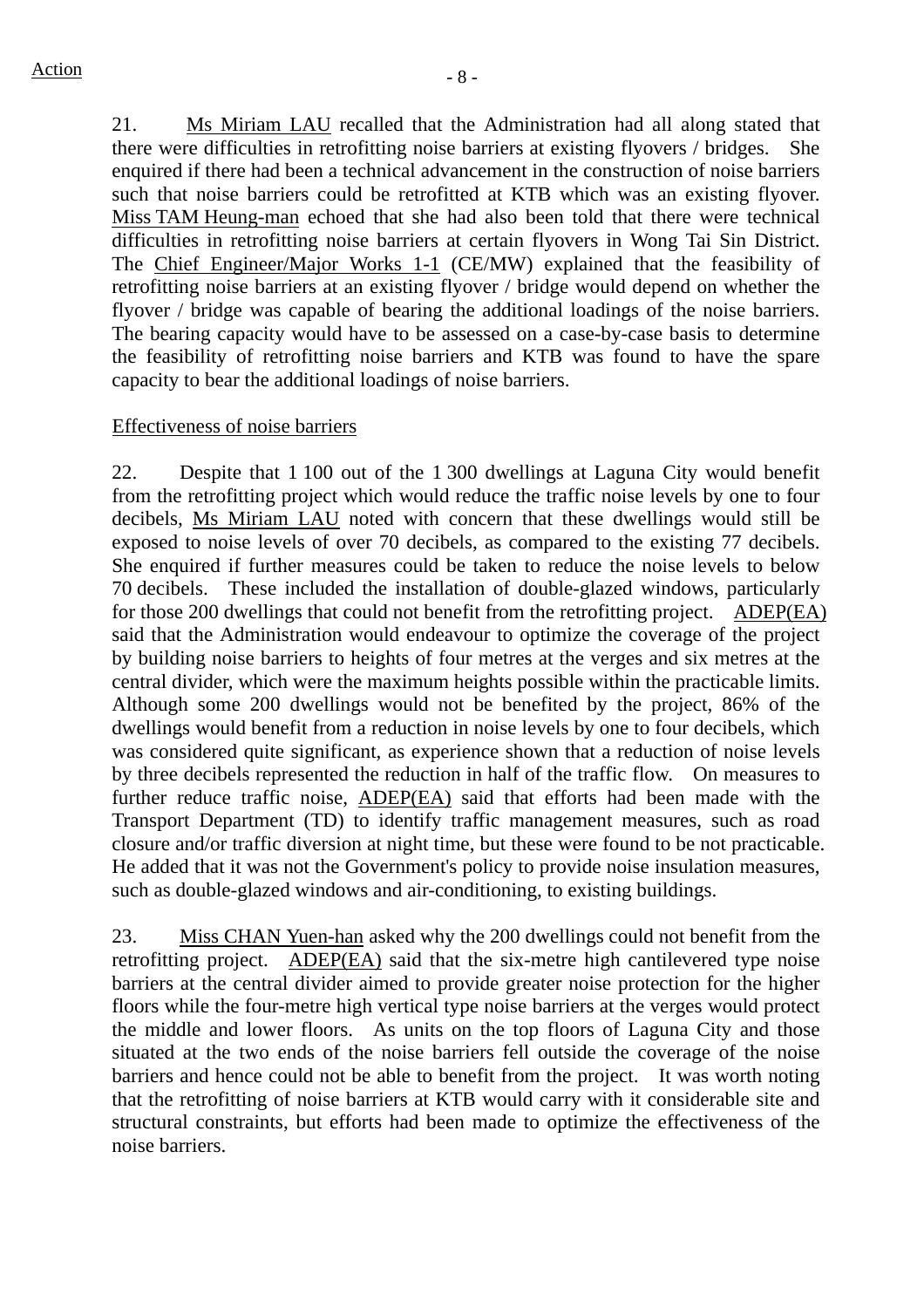24. Mr Fred LI said that all units at Laguna City were already fitted with double-glazed windows. As residents had to close the windows in order to avoid the road traffic noise, he would support the retrofitting of noise barriers at KTB. He enquired if the materials to be used for the noise barriers could be lighter in weight so that taller noise barriers could be provided to enable greater protection for residents. He also asked if the four-metre vertical type noise barriers at the verges would be able to shield against the noise generated by double-decker buses. ADEP(EA) explained that the noise barriers were made from acrylic which was much lighter than metals. The materials to be used would need to be sufficiently strong to be able to withstand wind and storm, as well as to ensure fire and structural safety. The Administration would keep abreast of the latest development on the choice of materials for noise barriers. He also confirmed that the noise barriers at KTB would be able to protect residents from noise generated by double-decker buses as a result of friction between the bus tyres and the road surface.

25. Given that the retrofitting project could only reduce the noise levels by one to four decibels, Miss TAM Heung-man questioned its cost-effectiveness. ADEP(EA) said that the project was considered cost-effective as more than 600 dwellings or half of the affected households would benefit from the reduction in noise levels by three decibels. The affected residents would be able to notice the difference after the noise barriers were installed. Miss TAM asked if the Administration was prepared to review the problem of traffic noise affecting residential developments in close proximity to major highways. ADEP(EA) said that the Administration had identified 35 existing road sections for which preliminary investigations had shown that retrofitting works were technically feasible and funding had been reserved. Regular reviews would be made on different road sections to see if other measures, such as the use of low-noise road surfacing materials, could be applied to reduce traffic noise.

26. Mr LEE Wing-tat enquired about the progress of the trial scheme on the use of low-noise road surfacing materials. ADEP(EA) said that there were more than 20 additional road sections which were included in the trial scheme and they would be re-surfaced with the low-noise road surfacing materials in 2008. In general, the use of low-noise road surfacing materials would be able to reduce the traffic noise by about two to three decibels. A 16-month study would be conducted to identify new and more effective low-noise road surfacing materials and to study their applicability to the Hong Kong situation, where there were a large number of heavy vehicles on the roads. Upon completion of the study in 2008, the new materials identified would be put to trial use for re-surfacing some of the roads in Hong Kong. At members' request, the Administration undertook to provide the list of additional road sections to be re-surfaced with the low-noise road surfacing materials on a trial basis.

Admin

27. Mr LEE Wing-tat supported the use of low-noise road surfacing materials as this was a more practicable and effective way to reduce road traffic noise, especially in road sections where noise barriers could not be installed. Ms Miriam LAU was however concerned about the durability of the low-noise road surfacing materials. She pointed out that frequent maintenance would be required if the materials were not durable. This would cause immense disruption to road traffic. ADEP(EA) agreed that durability was a major factor of consideration in the use of low-noise road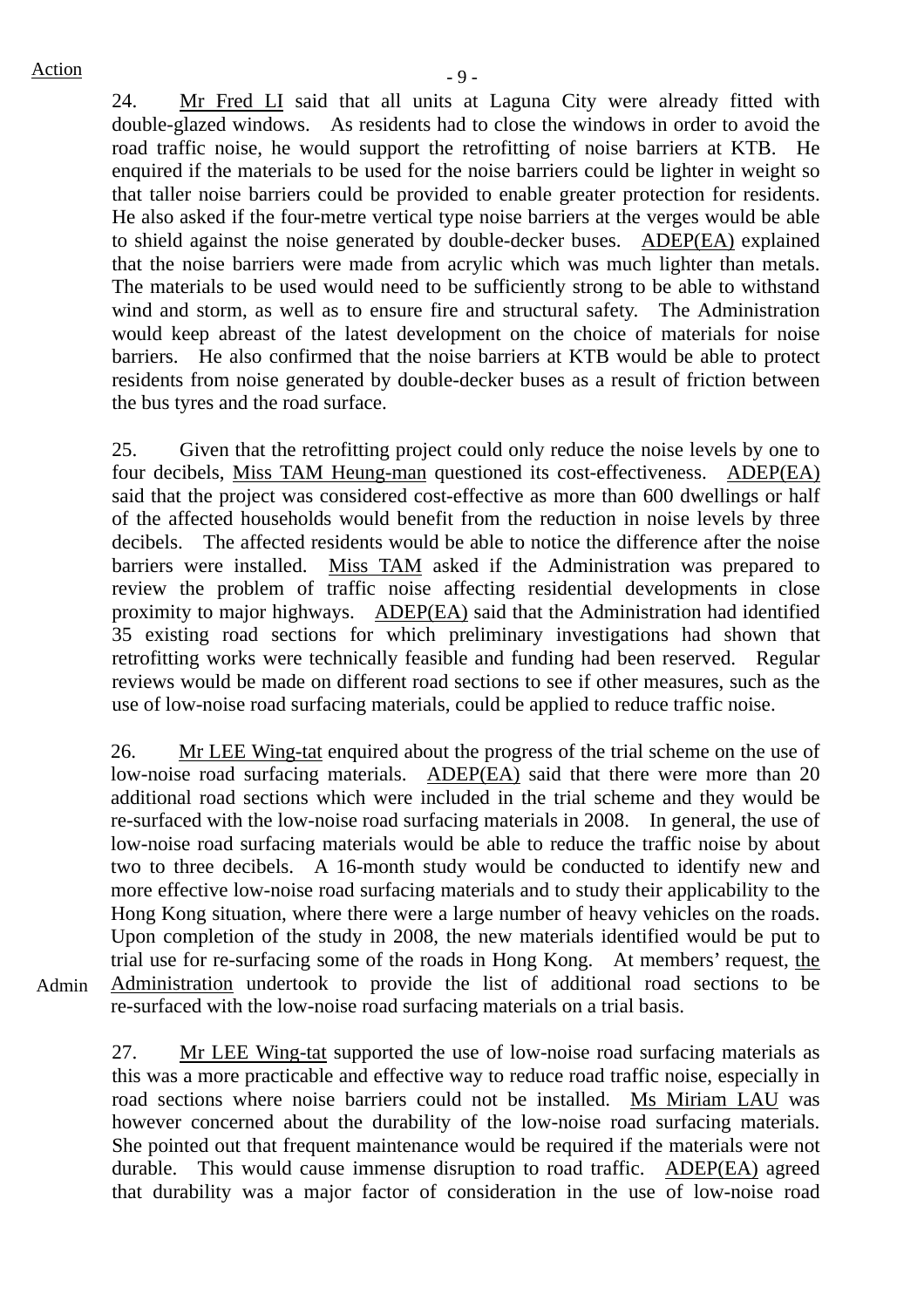surfacing materials and that was why the Administration would need to conduct a pilot scheme on their usage before applying on a full scale. In response to Mr LEE's further question on measures to address the noise nuisance arising from vehicles passing road joints and manholes, ADEP(EA) said that the Environmental Protection Department had devised a Comprehensive Plan to tackle road traffic noise in Hong Kong and enhanced measures were proposed to deal with the problem. The Highways Department (HyD) had completed an initial study on the improvements to road joints in late 2006 and would commence a further study by late 2007 to explore with suppliers on ways to improve road joints. The new design of road joints would be able to reduce the noise nuisance. Meanwhile, efforts would continue to be made to reduce the noise generated from existing road joints.

#### Temporary traffic arrangement

28. Given the busy traffic at KTB, Ms Miriam LAU enquired about the temporary traffic measures to be adopted during the construction period of the noise barriers and the corresponding traffic volume to capacity  $(v/c)$  ratio. CE/MW said that to facilitate the construction works of the noise barriers, closure of one traffic lane adjacent to the works would be required at different construction stages. Efforts would be made to reduce inconvenience to the public as far as practicable. The traffic impact was expected to be within the tolerable limits, with a maximum v/c ratio of 1.36 for the worst situation.

29. Ms Miriam LAU however considered the v/c ratio of 1:1.36 was too high and not acceptable since a v/c ratio of 1 would mean saturation and a v/c ratio of 1.2 would mean congestion. She opined that other temporary traffic measures should be worked out to reduce traffic congestion. Consideration should be given to re-opening all traffic lanes during peak periods, particularly when the construction of the project would last until June 2010. The working hours of construction should also be extended into the night to make up for lost time during peak periods as in the case of Japan where road construction works were carried out at night time with a view to minimizing the inconvenience to the public. She opined that there should be more stringent time control on the scheduled completion of road construction projects.

30. The Chief Engineer (Traffic Engineering (Kowloon) Division) (CE(TE)) said that the Administration would review the temporary traffic measures with a view to reducing the v/c ratio to below 1.36 to alleviate traffic congestion during construction as far as possible. CE/MW added that the Administration would consult the relevant District Councils on the proposed temporary traffic measures before proceeding with the construction of the project. He said that the re-opening of traffic lanes during peak periods would lengthen the construction period and the project would not be completed by June 2010 as originally scheduled, thereby causing extended inconvenience to the public. ADEP(EA) said that the contractors would be requested to submit a proposal setting out the temporary traffic arrangement to be implemented at different times of the day during the construction period. The working hours of construction could not be extended into the night in view of the disturbance to the neighboring community. Construction permits under the Noise Control Ordinance (Cap. 400) would have to be applied for if the construction hours were to be extended.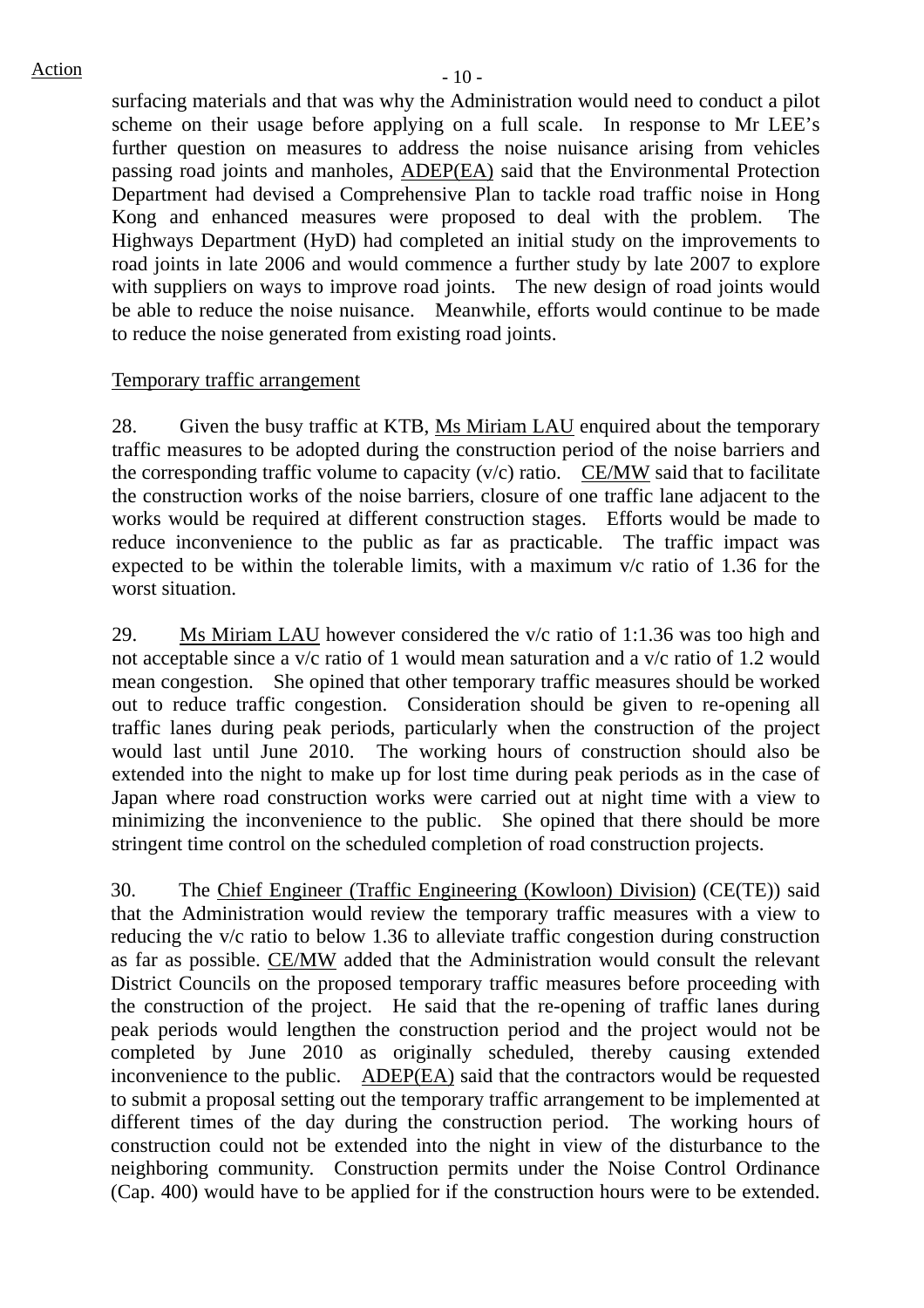$Action$   $-11$   $-$ 

Admin

There would be adequate consultation with the District Councils on the temporary traffic arrangements, with a view to achieving a balance between traffic needs and public convenience. At members' request, the Administration undertook to further explain the revised temporary traffic measures to be taken in the PWSC submission.

31. As KTB was a major access road in Kowloon East which had a very high traffic demand, Mr Fred LI shared the concern that a v/c ratio of 1.36 was highly undesirable. There was also concern that road diversion measures might shift the congestion problem to other areas. ADEP(EA) acknowledged members' concern about the high v/c ratio and agreed to explore with HyD and TD on additional measures to be adopted to reduce the traffic impact. It was hoped that the contractors could refine the temporary traffic measures to reduce the V to C ratio.

32. Miss CHAN Yuen-han expressed concern about the delay in construction works as in the case of the road re-construction project at King's Road. She considered that there was a need for proper management to ensure timely completion of the project. CE/MW explained that the situation at King's Road was quite different as this was complicated by the underground utilities network which was not applicable to the retrofitting project at KTB. The installation works would start at locations which were closest to the Laguna City so that construction noise at later stage could be alleviated in order to bring immediate benefits to the affected residents. A team of resident site staff would be employed to supervise the construction works for the project.

33. In response to Miss CHAN Yuen-han's further question on the noise problem associated with the construction works, ADEP(EA) said that although the project was not a designated project under the Environmental Impact Assessment Ordinance (Cap. 499), HyD had conducted an environmental review with a view to reducing the environmental impact during the construction process. In addition, a TIA study had also been conducted and the contractor undertaking the project would have to meet the requirements set out in the tender specifications. There would be proper noise and dust control in accordance with the environmental requirements.

#### Greening

34. Miss CHOY So-yuk suggested that greening measures, including vertical greening if technically feasible, should apply to the noise barriers at KTB. ADEP(EA) said that the Administration had considered greening measures for the retrofitting project but concluded that this was practicable in view of technical constraints. Besides, the panels for the noise barriers were made of transparent materials and the neighboring environment which was surrounded by trees and shrubs would have provided KTB with the greening effect. CE/MW added that vertical greening was not recommended for the noise barriers as space was not available and the provision of vertical greening under such circumstances might affect traffic safety.

35. Miss CHOY So-yuk however pointed out that vertical greening would not take up much space. Apart from aesthetics, vertical greening would help reduce air pollution by absorbing respirable suspended particulates and carbon dioxide. She